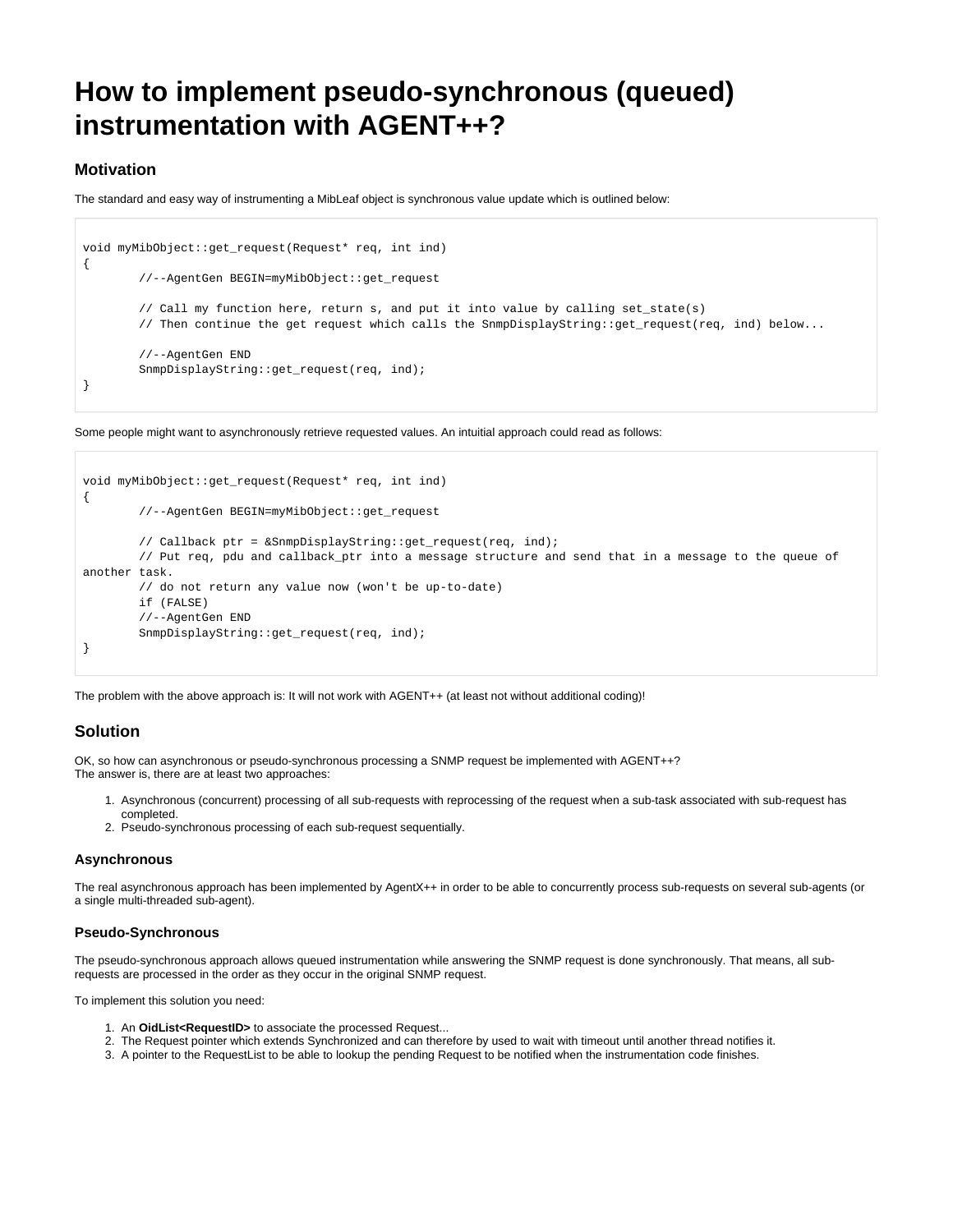```
int agentppTestRowCreation::commit_set_request(Request* req, int ind)
{
         //--AgentGen BEGIN=agentppTestRowCreation::commit_set_request
         unsigned long val;
         Vbx vb(req->get_value(ind));
         vb.get_value(val);
        Oidx rowIndex;
         rowIndex += val;
         if (agentppTestSharedEntry::instance->
             pending_row_ops.find(&rowIndex)) {
          return SNMP_ERROR_COMITFAIL;
         }
         // double check for duplicate row (has already been checked in prepare
        agentppTestSharedEntry::instance->start_synch();
         if (agentppTestSharedEntry::instance->find_index(rowIndex)) {
           agentppTestSharedEntry::instance->end_synch();
           return SNMP_ERROR_COMITFAIL;
         }
         agentppTestSharedEntry::instance->end_synch();
         // allocate index and then register and add the row in a background thread
         if (!agentppTestSharedEntry::instance->allocate_index(rowIndex)) {
          *((Gauge32*)value) = 0;
           return SNMP_ERROR_COMITFAIL;
         }
         else {
           agentppTestSharedEntry::instance->
             pending_row_ops.add(new RequestID(req->get_request_id(), rowIndex));
           // wait until row has been registered at master agent
           if (req->wait(AGENTX_DEFAULT_TIMEOUT*1000)) {
             agentppTestSharedEntry::instance->start_synch();
             agentppTestSharedEntry::instance->remove_row(rowIndex);
             agentppTestSharedEntry::instance->end_synch();
             return SNMP_ERROR_COMITFAIL;
 }
         }
         //--AgentGen END
         return MibLeaf::commit_set_request(req, ind);
}
```
The background thread creates the new row in the **agentppTestSharedEntry** table and then calls the **row\_added** method listed below: